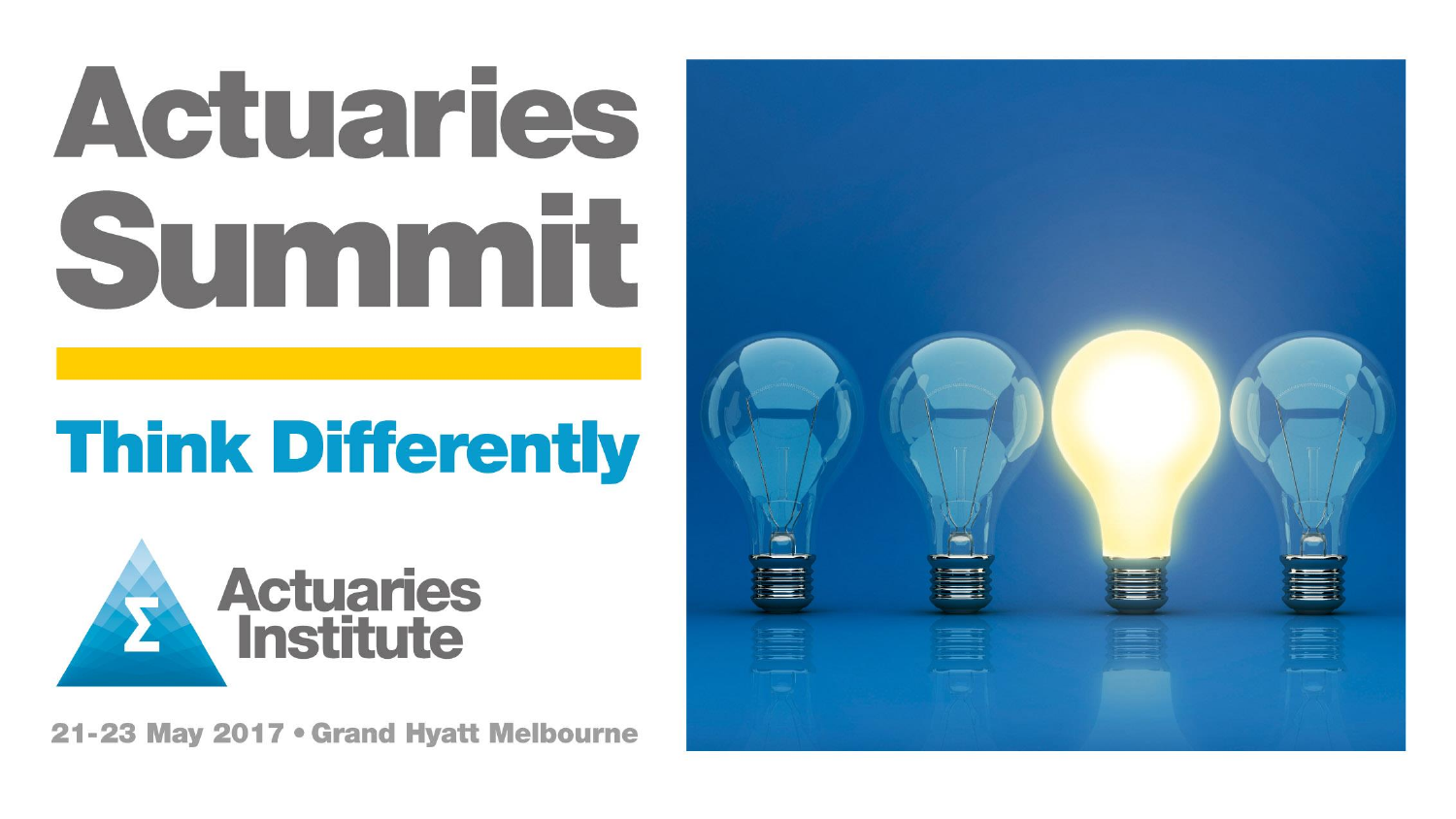





# **GI and Life Actuarial Streamlining – Different sides of the same coin Gloria Yu, Ruth Lisha**

*This presentation has been prepared for the Actuaries Institute 2017 Actuaries Summit. The Institute Council wishes it to be understood that opinions put forward herein are not necessarily those of the Institute and the Council is not responsible for those opinions.*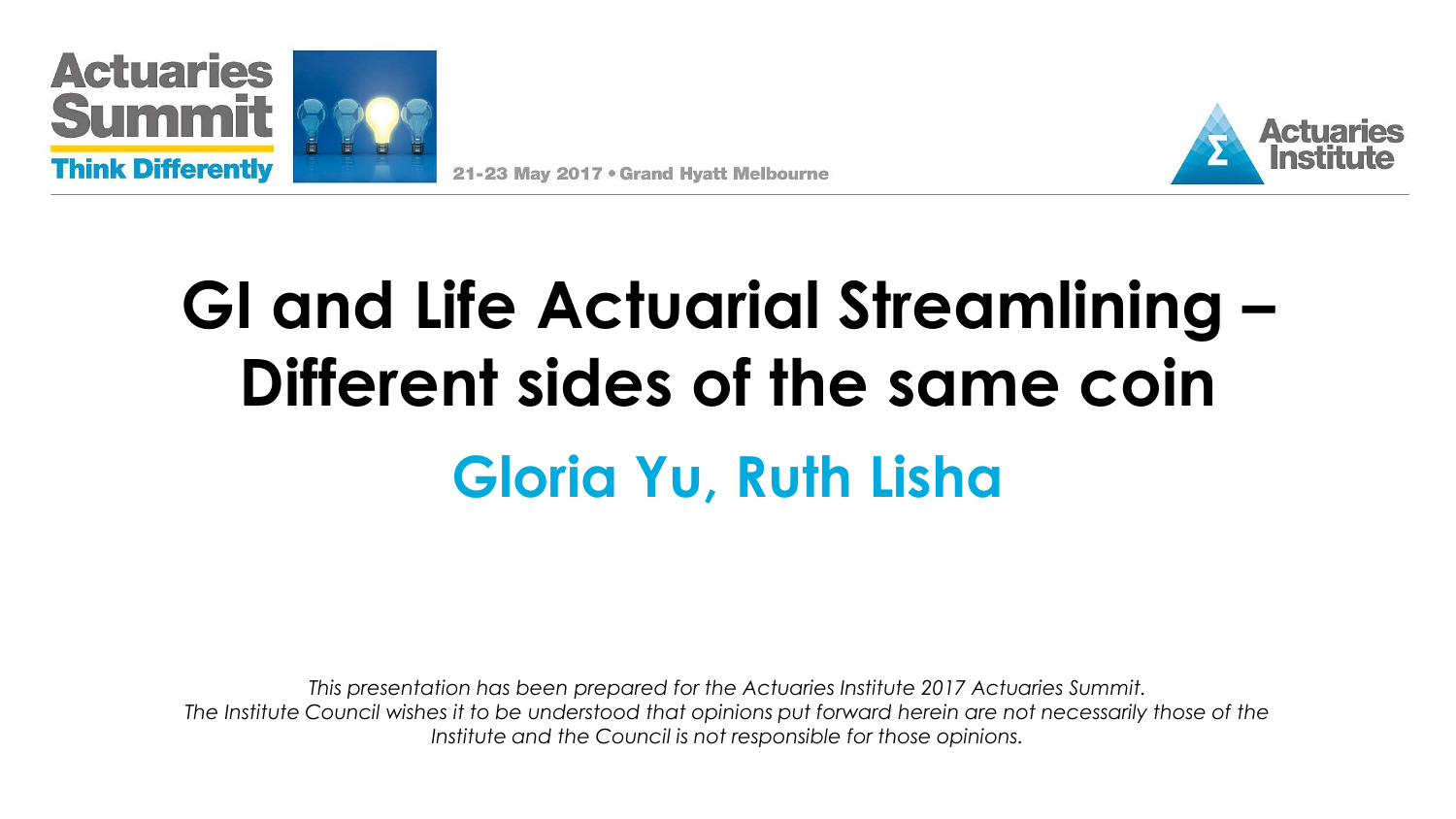

### **Structure**

- Introduction
- Hypothesis: Diversity of thinking
- Streamlining between GI and Life: What the industry thinks
- Implications what does it mean? Where are the opportunities?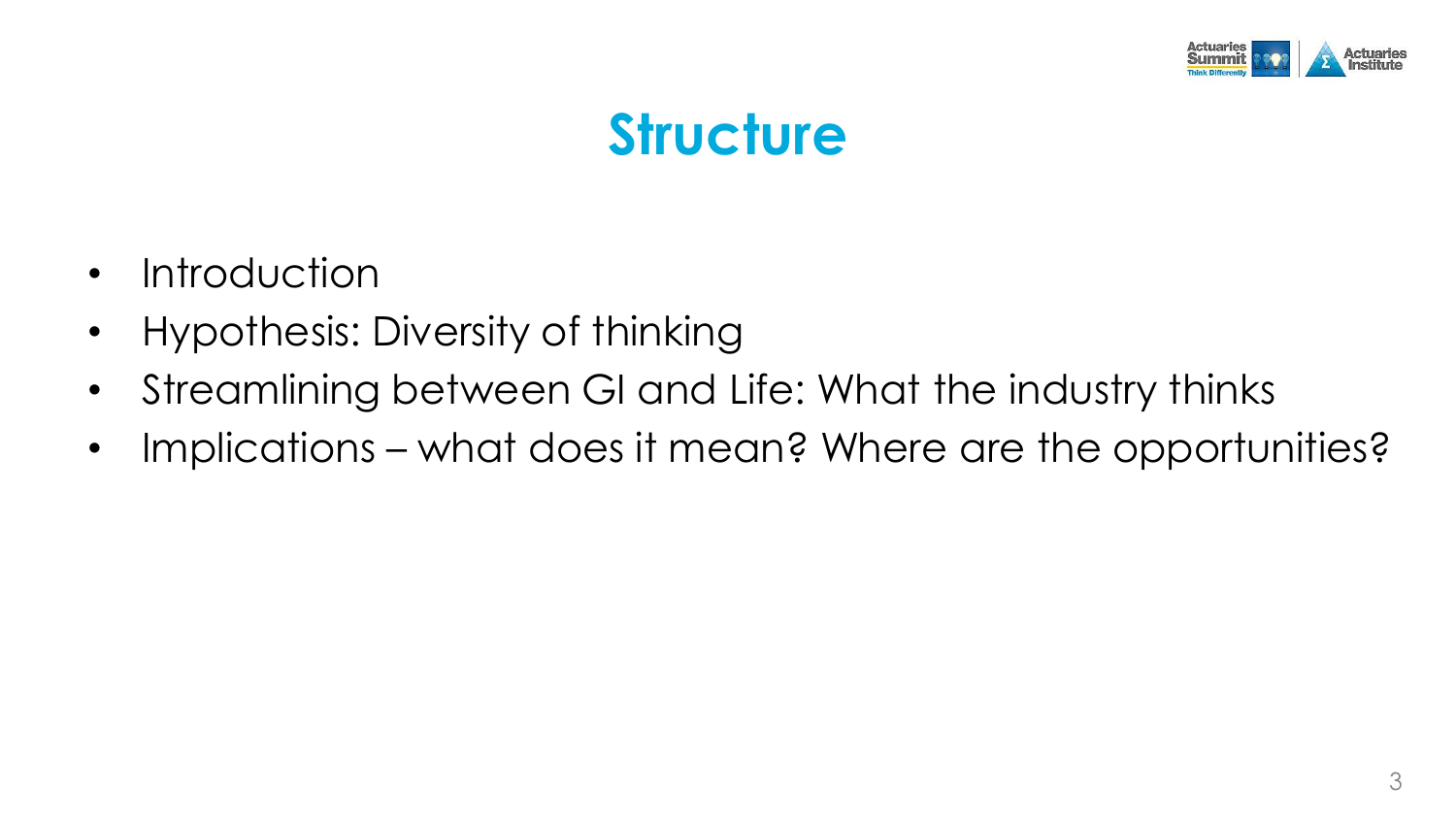

### **External Environment**



#### **Prudential Standard CPS 220**

#### **Risk Management**

#### Objectives and key requirements of this Prudential Standard

This Prudential Standard requires an APRA-regulated institution and a Head of : group to have systems for identifying, measuring, evaluating, monitoring, reporting nd controlling or mitigating material risks that may affect its ability or the ability of a grow it hands to meet its obligations to depositors and/or policyholders. These stems, together with the structures, policies, processes and people supporting them morise an institution's or group's risk management framework.

The Board of an APRA-regulated institution and the Board of a Head of a group respectively, are ultimately responsible for having a risk management framework tha s appropriate to the size, business mix and complexity of the institution or group. heads. The risk management framework must also be consistent with the institution or group's strategic objectives and business pla-

The key requirements of this Prodential Standard are that an APRA-regulate estitution and a Head of a group mu

maintain a risk management framework that is appropriate business mix and complexity of the institution or group, as relevant

 $\begin{array}{l} Zurich \hspace{0.05cm} \textbf{Every} \\ \\ \textbf{in} \\ \textbf{sup.} \\ \textbf{y} \\ \textbf{y} \\ \textbf{y} \\ \textbf{y} \\ \textbf{y} \\ \textbf{y} \\ \textbf{y} \\ \textbf{y} \\ \textbf{y} \\ \textbf{y} \\ \textbf{y} \\ \textbf{y} \\ \textbf{y} \\ \textbf{y} \\ \textbf{y} \\ \textbf{y} \\ \textbf{y} \\ \textbf{y} \\ \textbf{y} \\ \textbf{y} \\ \textbf{y} \\ \textbf{y} \\ \textbf{y} \\ \textbf{y} \\ \textbf{y} \\ \text$ *insurance merger*  $\frac{z_{\text{trich}}}{z_{\text{trich}}}\frac{z_{\text{trich}}}{z_{\text{trich}}}\frac{z_{\text{trich}}}{z_{\text{trich}}}\frac{z_{\text{trich}}}{z_{\text{trich}}}\frac{z_{\text{trich}}}{z_{\text{trich}}}\frac{z_{\text{trich}}}{z_{\text{trichlet}}}\frac{z_{\text{trichlet}}}{z_{\text{trichlet}}}\frac{z_{\text{trichlet}}}{z_{\text{trichlet}}}\frac{z_{\text{trichlet}}}{z_{\text{trichlet}}}\frac{z_{\text{trichlet}}}{z_{\text{trichlet}}}\frac{z_{\text{trichlet$ Furich Insurance Group has begun a process to "reshape and simplify" its<br>reorganising its management.<br>The and general insurance businesses together, and omess by bringing its life and<br>reorganising its management.<br>its management.



# Aviva to merge three insurance arms

 $\inf_{\text{the group said Andy Briggs will be promoted from head of its UK life} \frac{\text{business of to}}{\text{The group said Andy Briggs will be promoted from, covering life, general and health.}$ In UK<br>The group said Andy Briggs will be promoted from head of its UK life promption.<br>CAPR4 chief executive of the merged insurance division, covering life, general and health

#### chief executive or the masse<br>insurance.<br>Aviva's restructure will also see Maurice Tulloch - currently executive chairman of<br>Aviva's restructure will also see Maurice Tulloch - currently executive of international insurance insurance.<br>Aviva's restructure will also see Maurice Tulloch - currently executive chairman of<br>Aviva's restructure will also see Maurice Tulloch - currently executive of international insurance, heading<br>global general insu Aviva's restructure will also see Maurice Tullocn - Carternational insurance, neading<br>global general insurance - become chief executive of international insurance, neading<br>up the group's insurance <u>operations</u> <sup>of</sup> in Fran Turkey and India.

#### Suncorp Group overhauls

#### business model

**business model**<br>Suncorp Group's new chief executive, Michael Cameron, is putting his<br>Suncorp Group's new chief executive, future after unveiling a new Suncorp Group's new chief executive, Michael Cameroco,<br>stamp on the \$14 billion insurer's future after unveiling a new stamp on the \$14 billion insured -<br>business operating model for the company.

## Implementing IFRS 17 in Australia

**IFRS 17 released on 18 May 2017**

**IFRS 17 Insurance Contracts** is coming, with the final standard expected in the<br>first half of 2017. Many insurance companies are ramping standard expected in the<br>a decade. **IFRS 17 Insurance Contracts** is coming, with the final standard expected in the<br>first half of 2017. Many insurance companies are ramping up and preparing for what<br>could be the most pervasive change through their business in st hair of 2017. Many insurance ompanies are ramping up and preparing for what<br>could be the most pervasive change through their business operations in more than<br>a decade.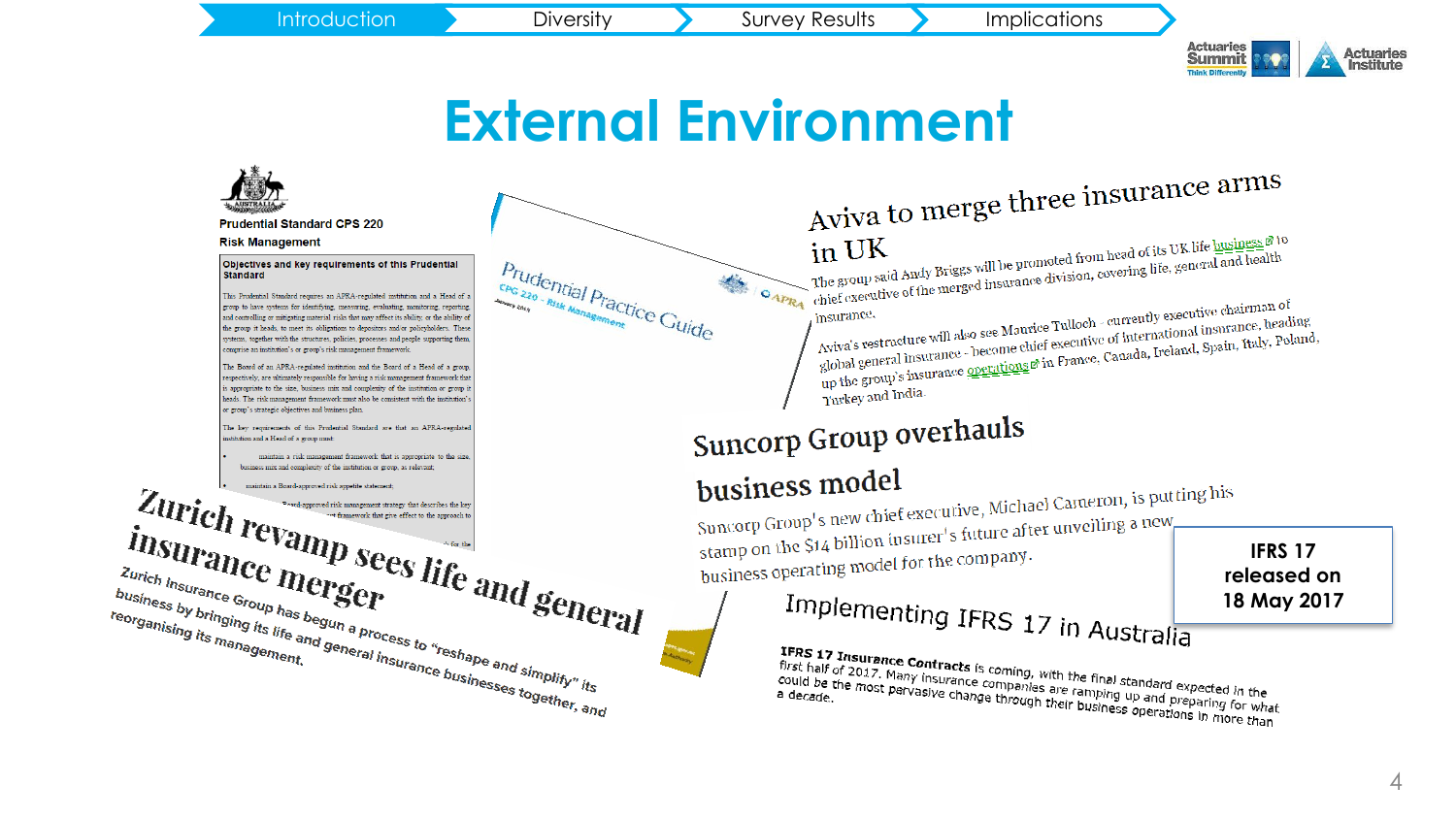



Legacy Diversity

5 \*Diaz-Uda, A., Medina, C., Schill, B. (2013). *Diversity of through and the future of the workforce.* Retrieved from: https://dupress.deloitte.com/dup-usen/topics/talent/diversitys-new-frontier.html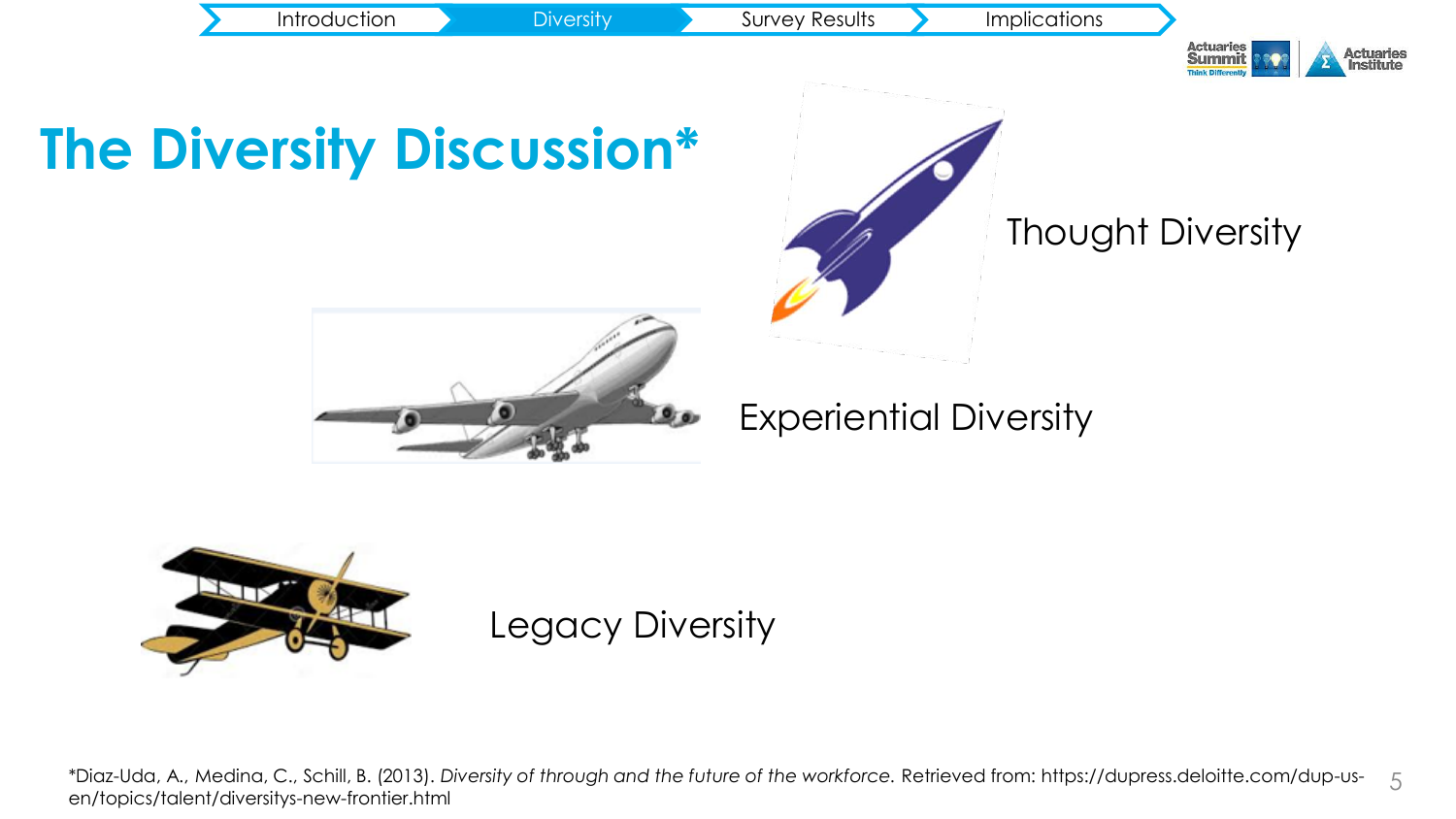

• Reduces the potential for 'groupthink' and/or overconfidence

• New and more insights!

• Can assist in pulling together the most appropriate resources for different problems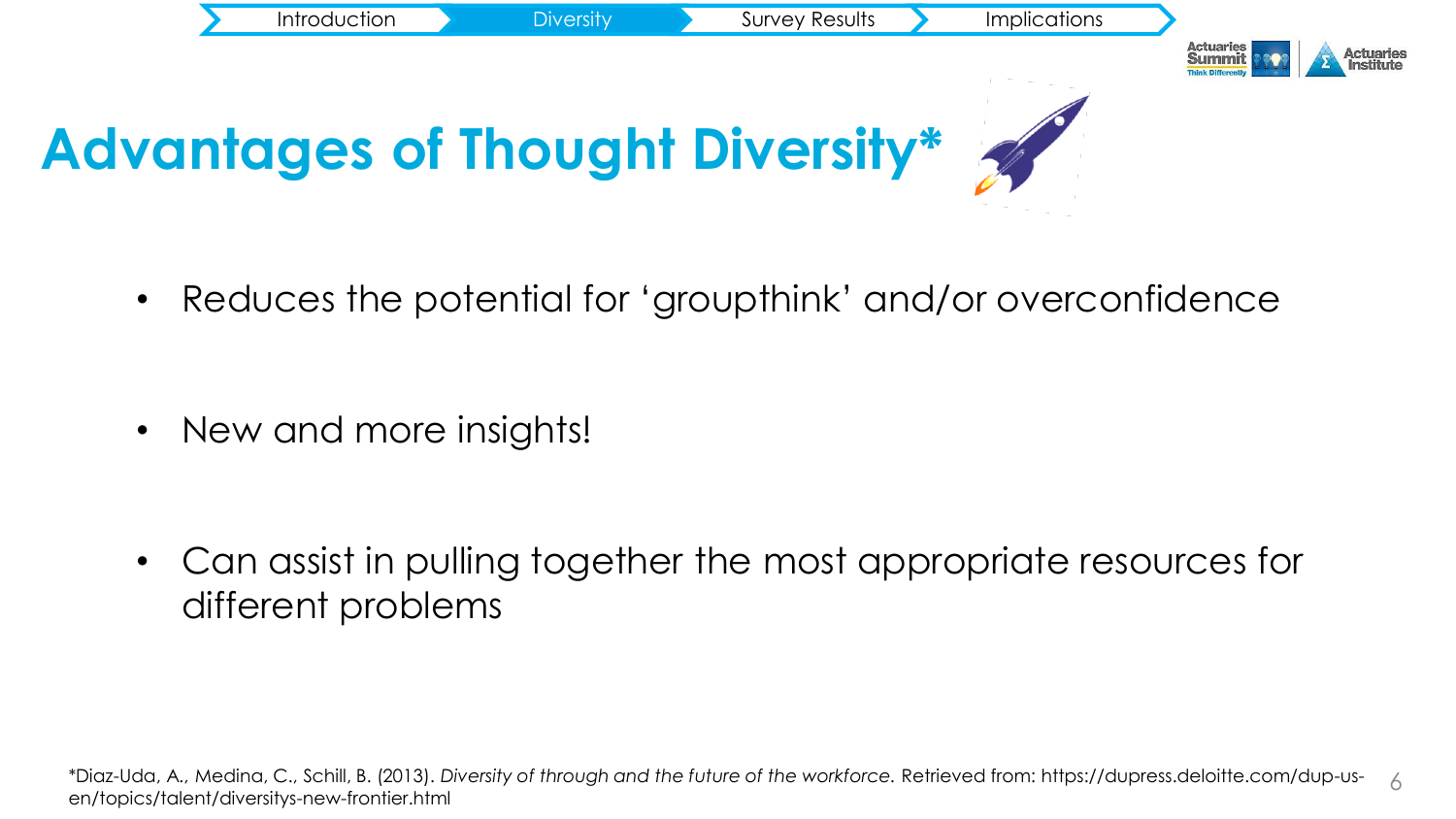

#### **Demographics**

Are you a member of the Actuaries Institute?

Where is your workplace located?

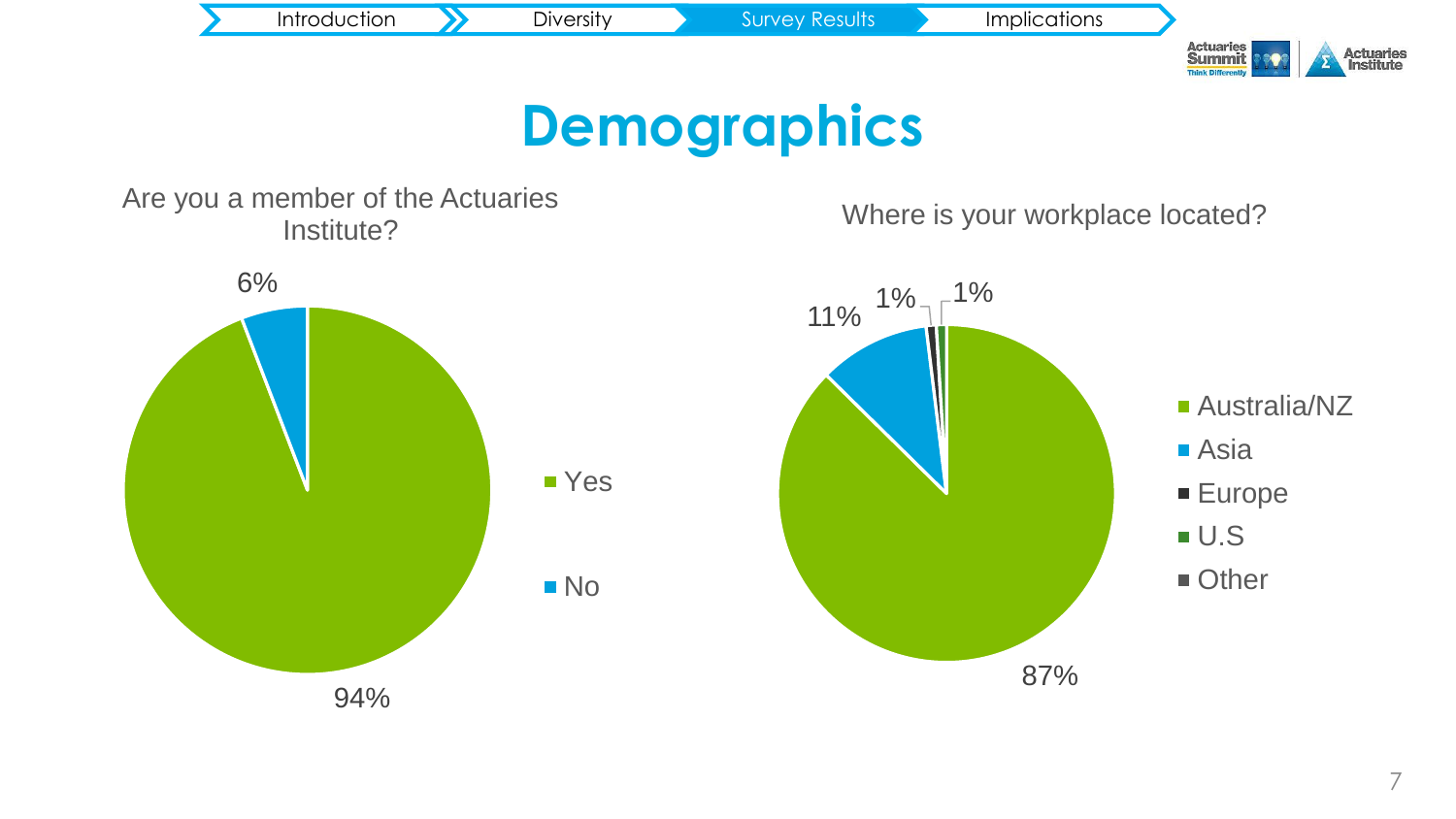

### **Demographics**

What is the size of your organisation?

What type of organisation is your employer?

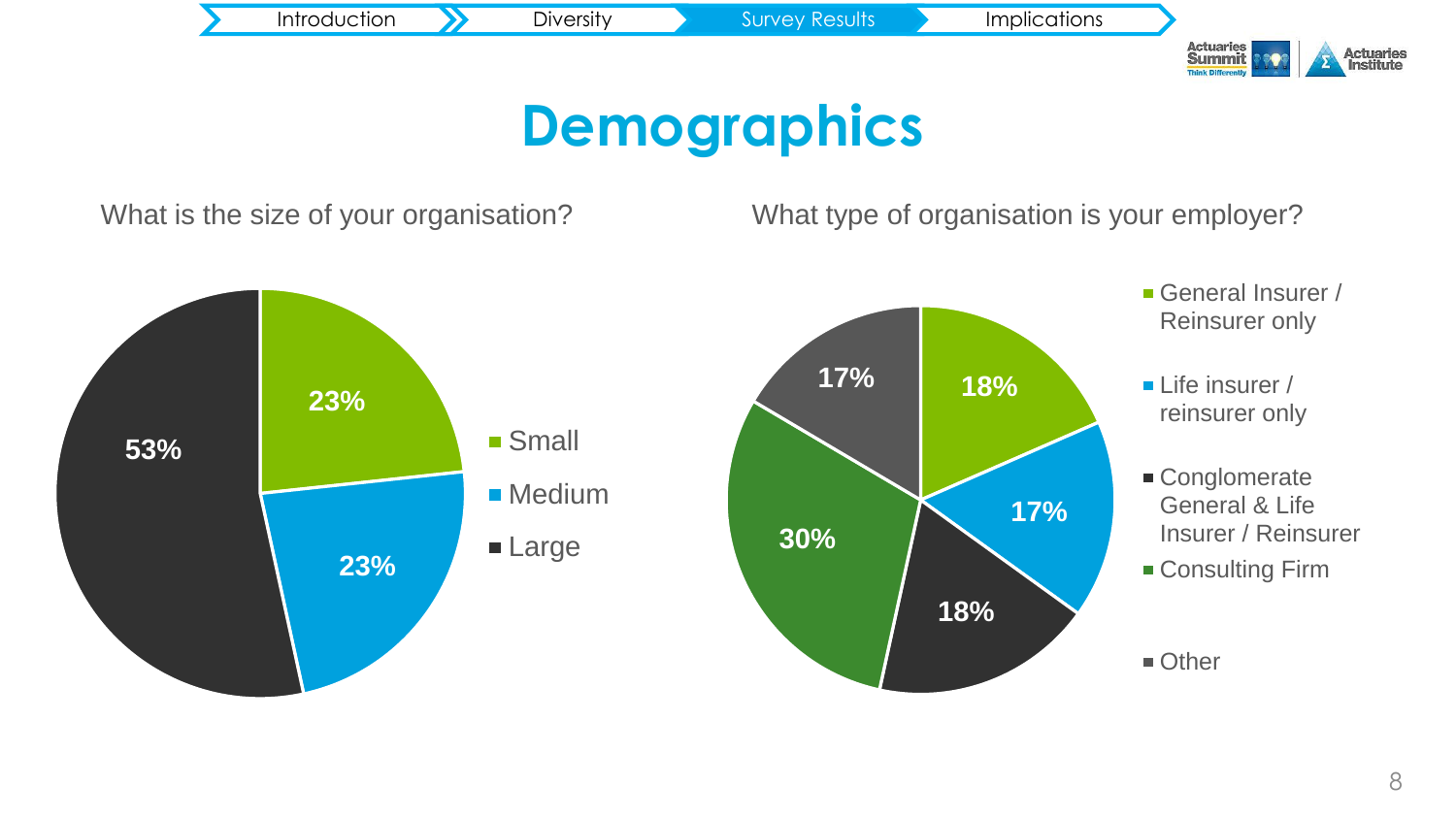



### **Demographics**



Total number of years worked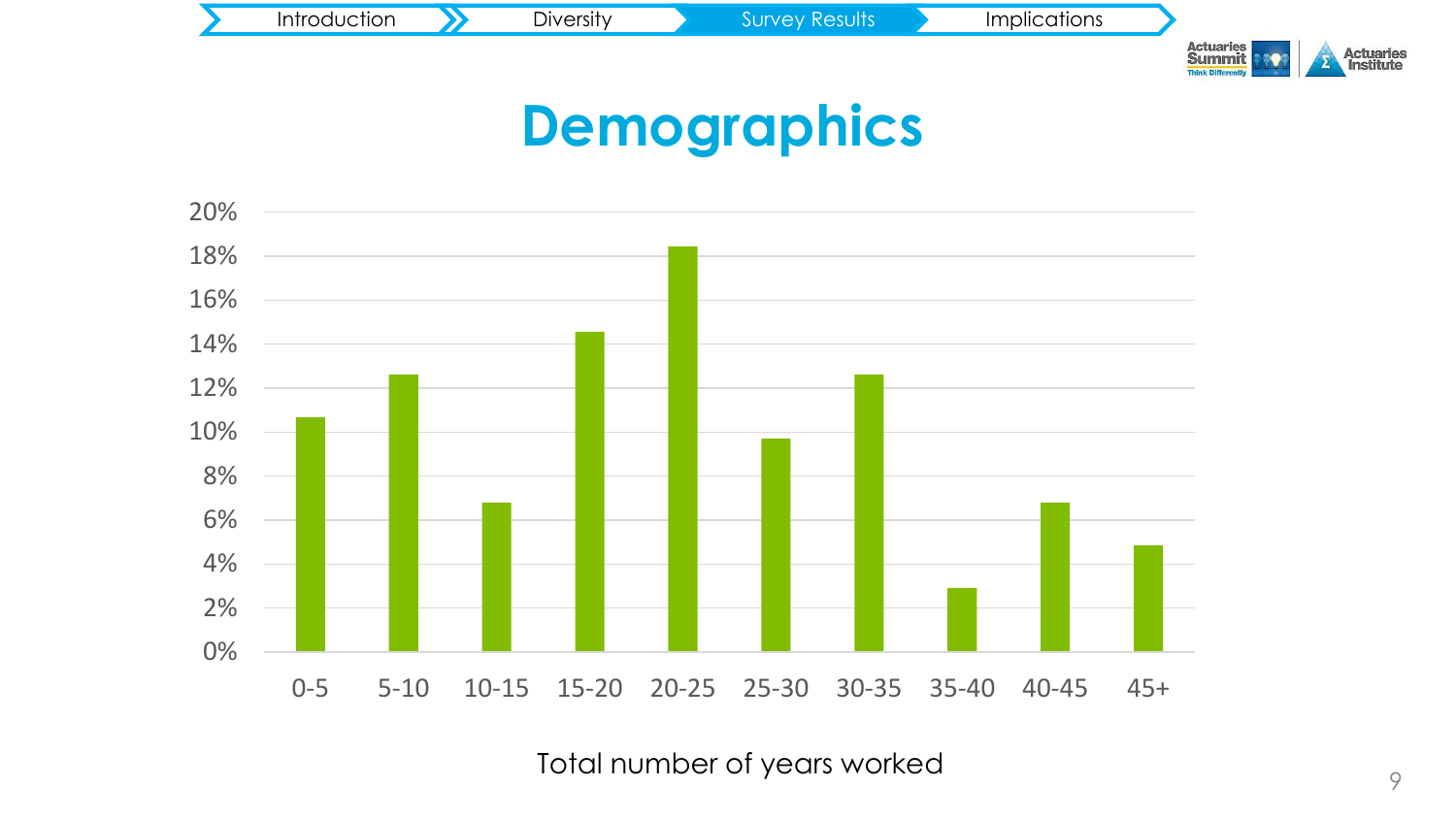

#### **Number of Practice Areas Respondents are Involved in**

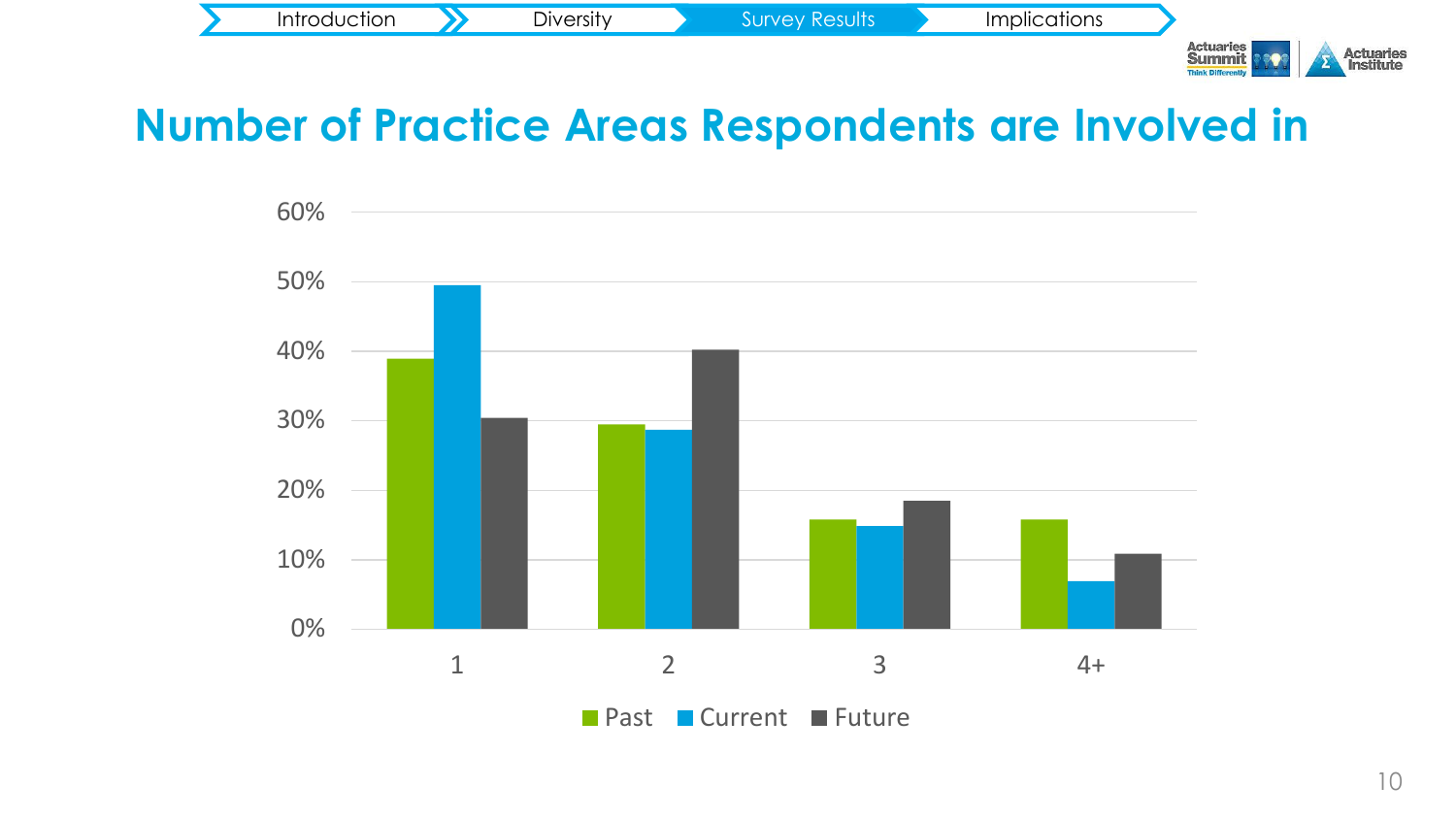

#### **Number of Practice Areas Respondents are Involved in**

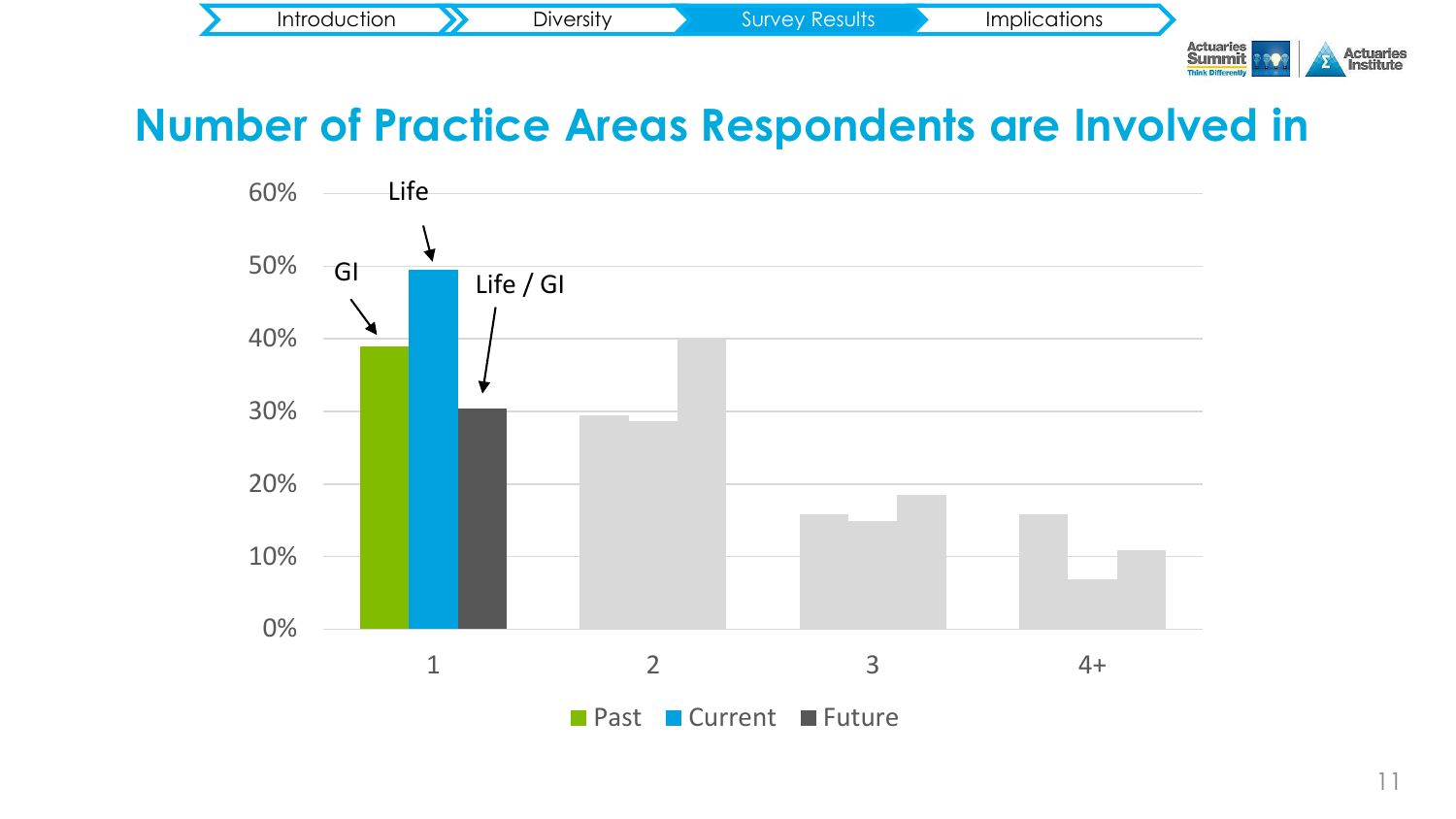

#### **Number of Practice Areas Respondents are Involved in**



Think Dift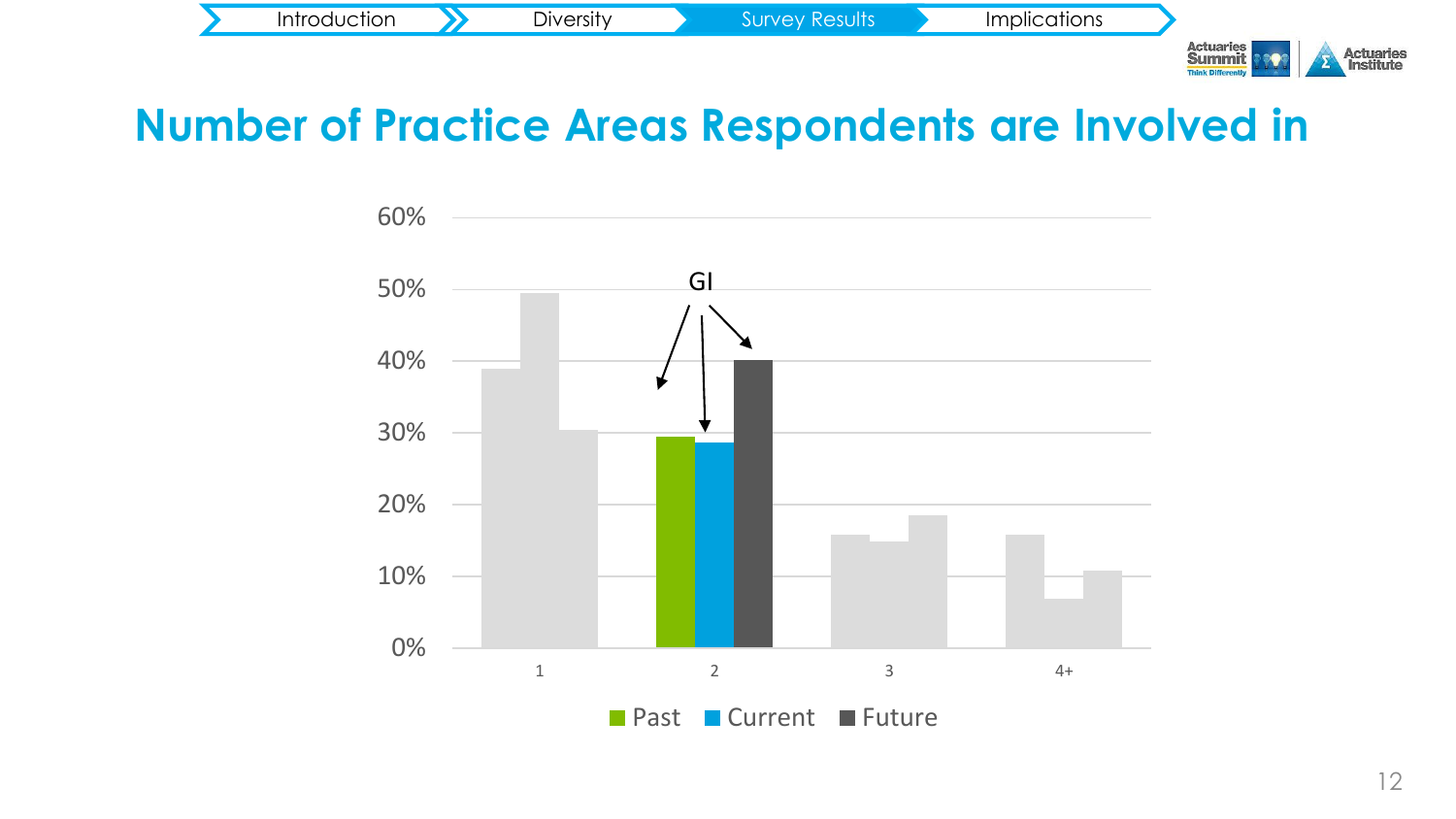

#### **If respondents current practice areas are different to their previous area, what was the reason for change?**



- **Broaden your experience**
- **Remuneration/working** conditions related
	- **Opportunity availability**
	- Advice/encouragement of friends/peers/mentors
	- Rotation program within organisation
	- $N/A$  it has not changed
	- Other (please specify)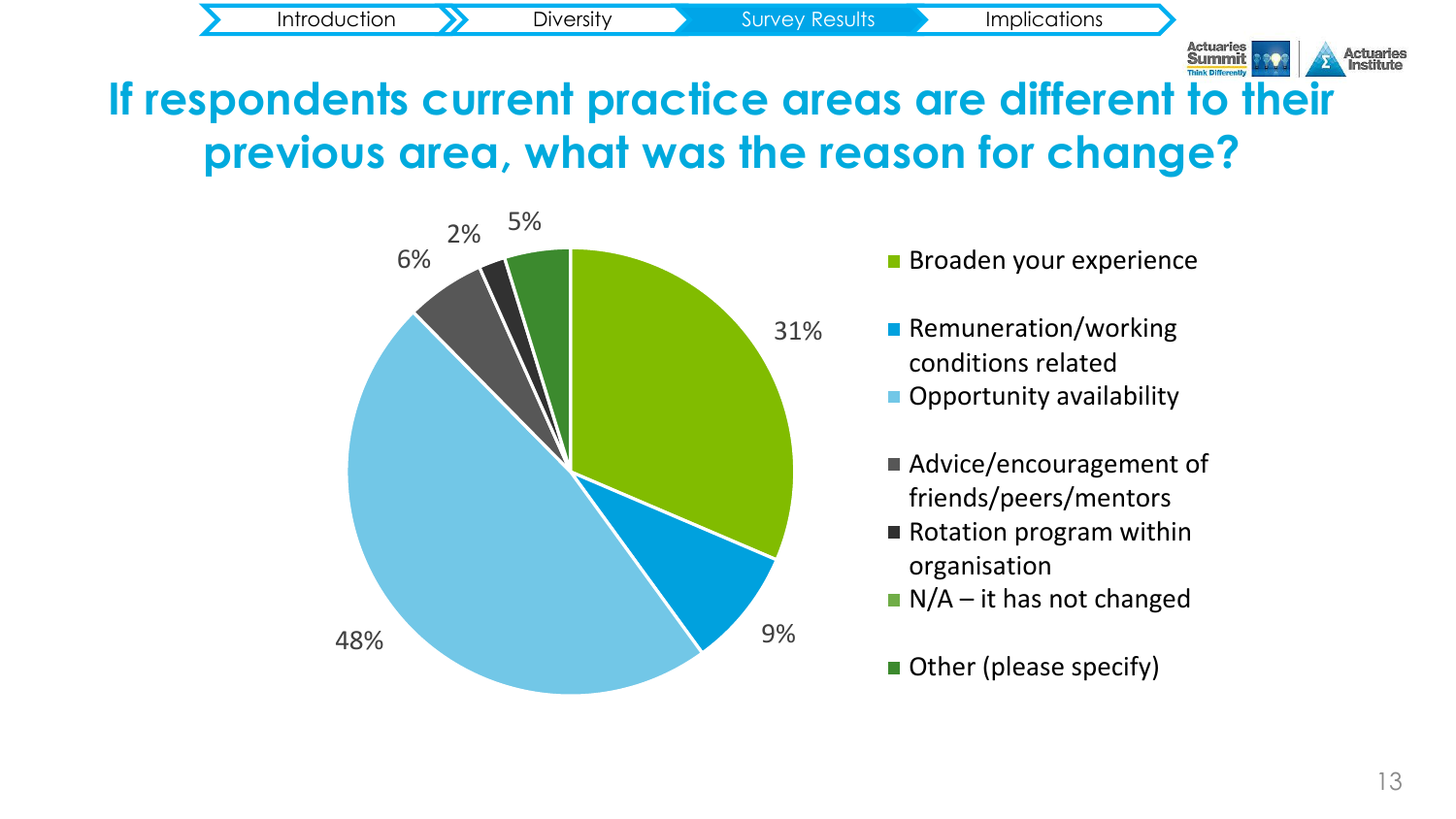

#### **What are respondents expected future reason for change?**

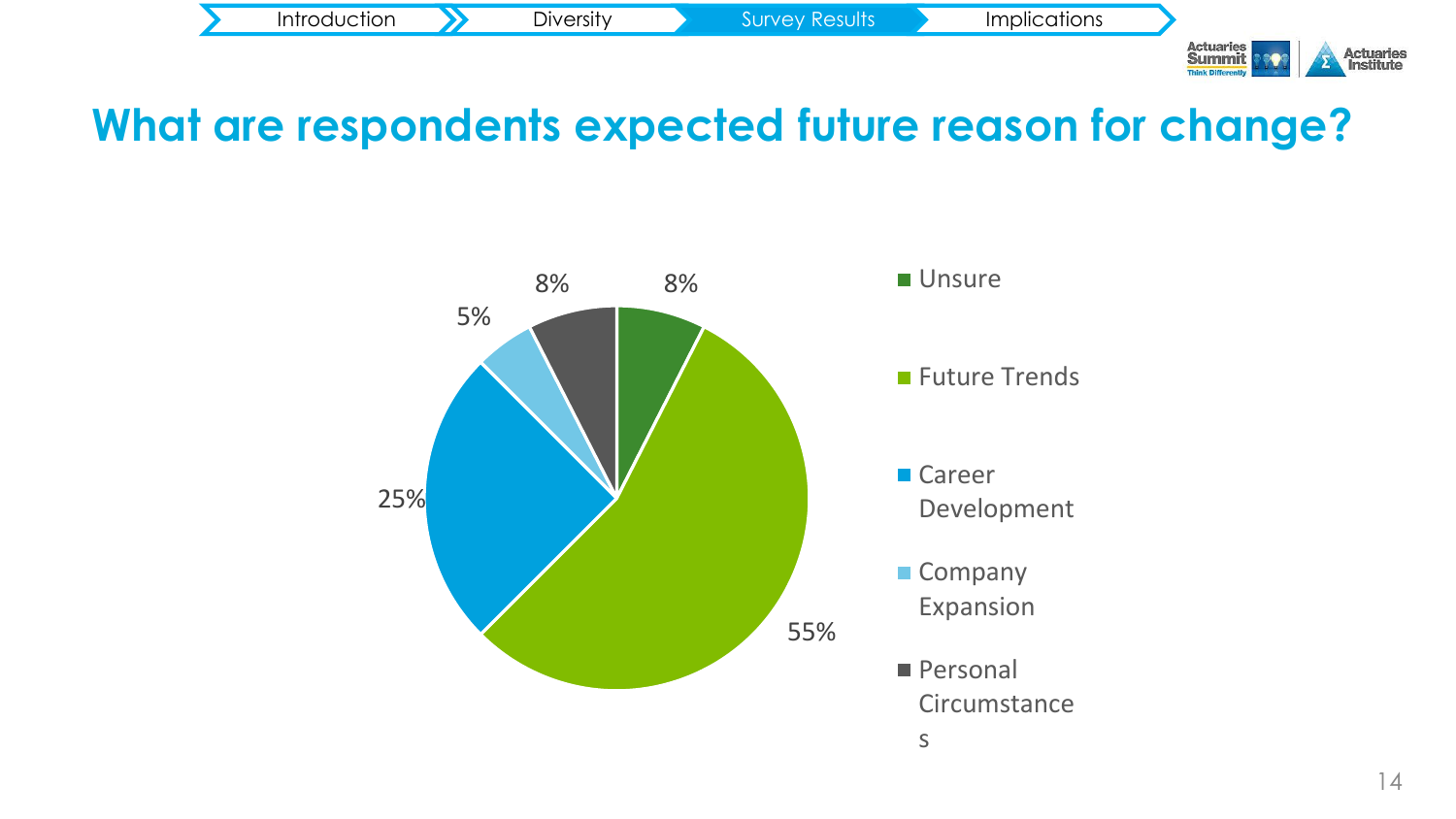

#### **Current versus potential integration between general and life insurance**

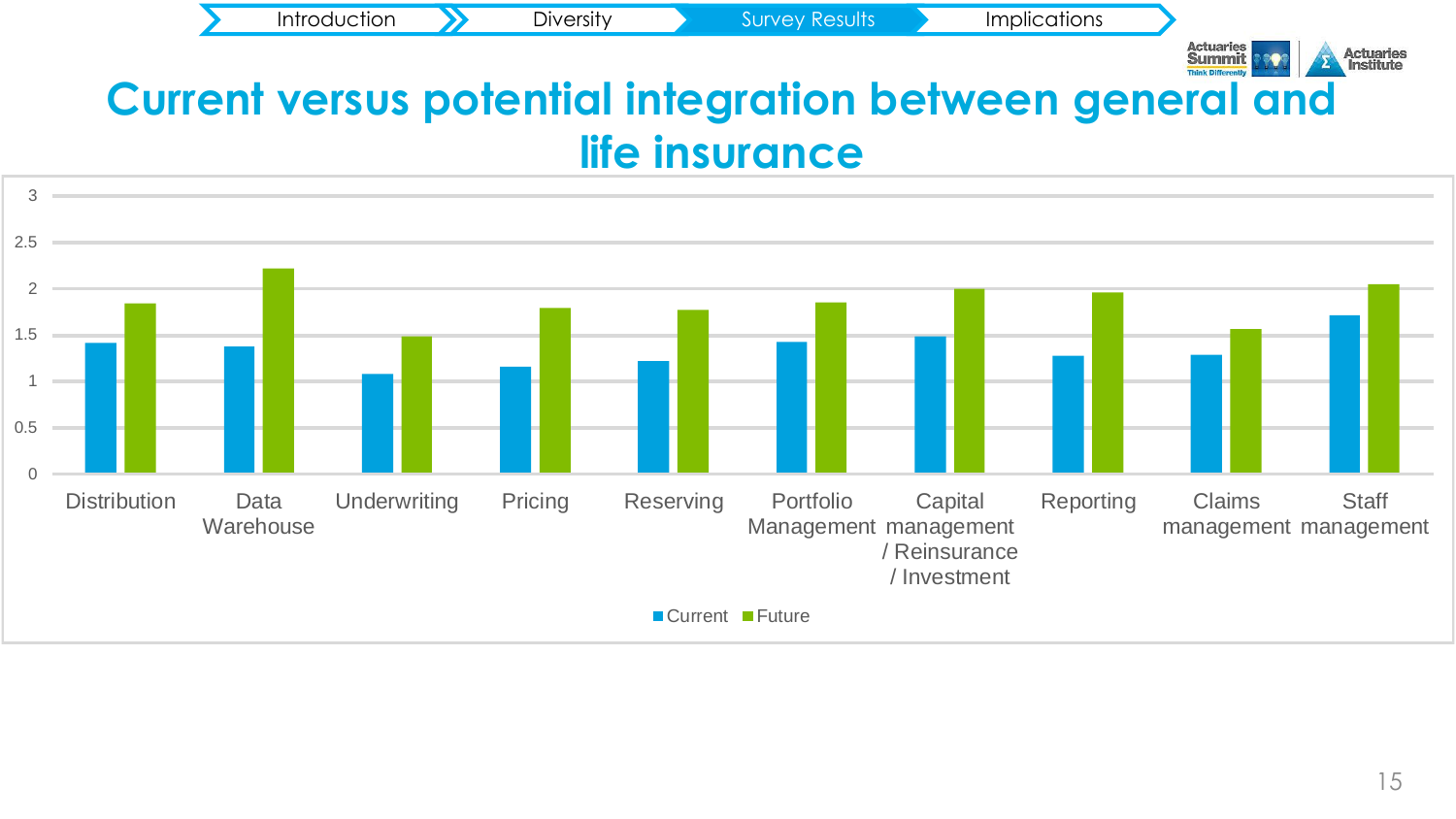Introduction >>>>> Diversity >> Survey Results >> Implications



#### **Advantages of integrating general and life insurance**

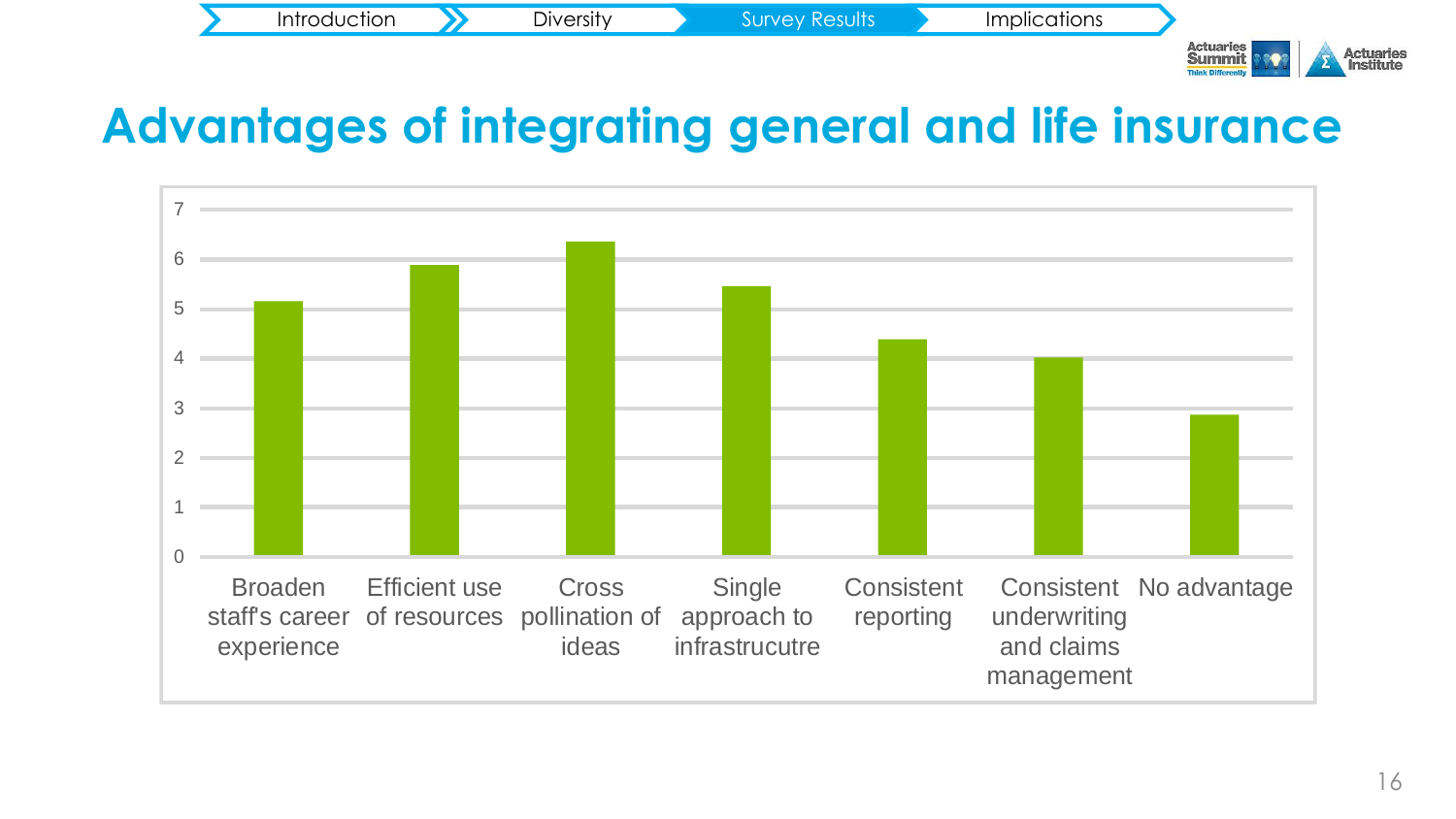

#### **Respondents' view of the obstacles faced by organisations**